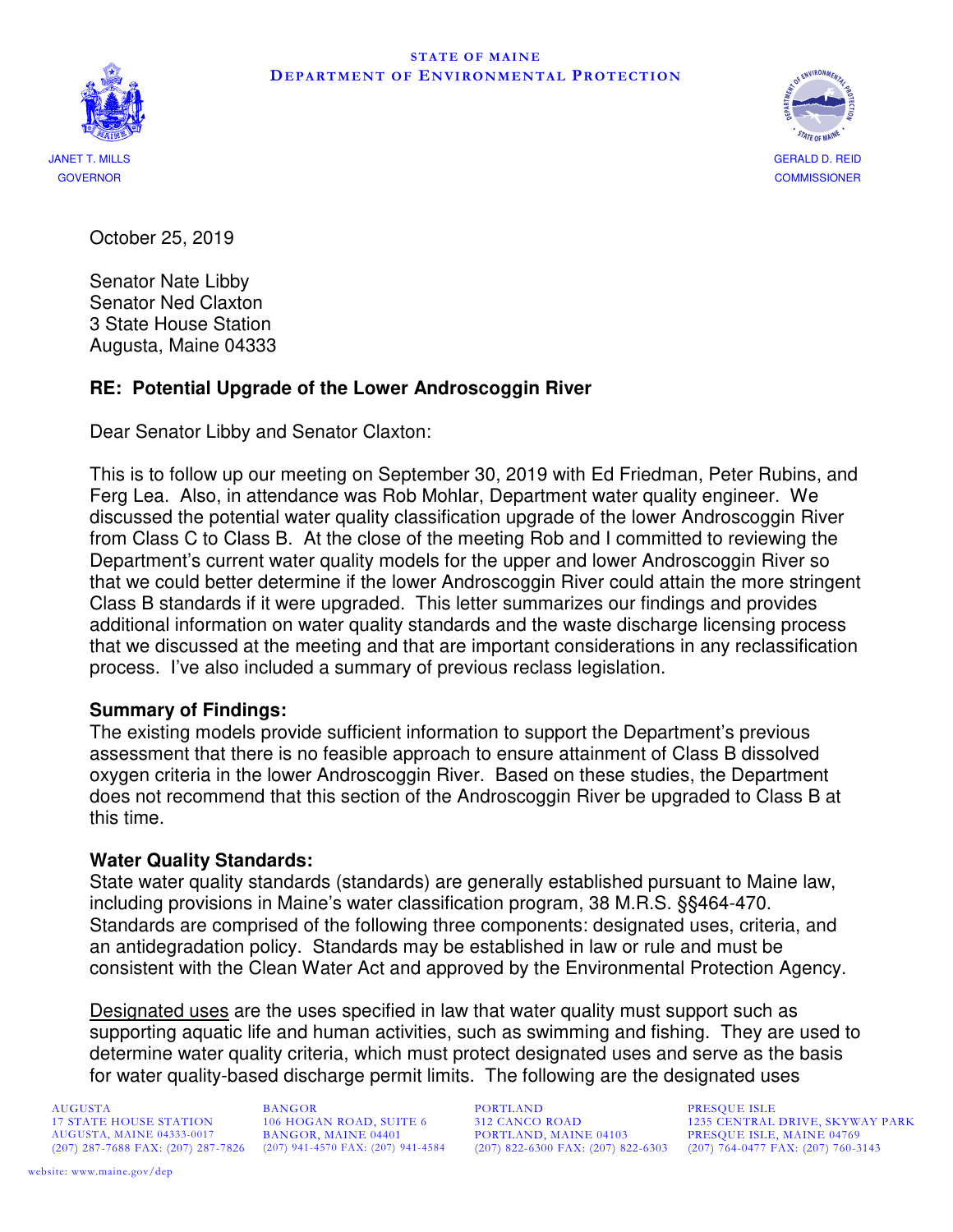DEP – Lower Androscoggin River 10/25/19 Page 2 of 8

specified at 38 M.R.S. §465 for Class B and C waters. Most uses are similar. Differences in uses are underlined.

- **Class B:** drinking water supply after treatment; fishing; agriculture; recreation in and on the water; industrial process and cooling water supply; hydroelectric power generation, except as prohibited under Title 12, section 403; navigation; and as habitat for fish and other aquatic life. The habitat must be characterized as unimpaired.
- **Class C:** drinking water supply after treatment; fishing; agriculture; recreation in and on the water; industrial process and cooling water supply; hydroelectric power generation, except as prohibited under Title 12, section 403; navigation; and as a habitat for fish and other aquatic life.

Water quality criteria are limits on conditions in a water body. Criteria protect particular designated uses, such as habitat for fish and other aquatic life, recreation, and drinking water supply. Criteria can be expressed as acceptable levels (constituent concentrations) or as narrative statements.

| <b>Class</b> | <b>Dissolved</b>                                                                        | Bacteria (E.coli)                                                                                                                                                           | <b>Habitat</b>                                                | <b>Aquatic Life (Biological)</b>                                                                                                        |
|--------------|-----------------------------------------------------------------------------------------|-----------------------------------------------------------------------------------------------------------------------------------------------------------------------------|---------------------------------------------------------------|-----------------------------------------------------------------------------------------------------------------------------------------|
|              | Oxygen                                                                                  |                                                                                                                                                                             |                                                               |                                                                                                                                         |
| B            | Not less<br>than 7 ppm;<br>or<br>75% of<br>saturation.                                  | May not exceed<br>geometric mean of<br>64/100 ml over 90-<br>day interval or<br>236/100 ml in more<br>than 10% of samples<br>in any 90-day interval<br>from 4/15 to 10/31.  | Habitat for fish<br>and other<br>aquatic life;<br>unimpaired. | Support all aquatic species<br>indigenous to the receiving<br>water; no detrimental<br>changes to the resident<br>biological community. |
| C            | Not less<br>than $5$ ppm;<br>or<br>$60\%$ of<br>saturation.;<br>30-day avg.<br>6.5 ppm. | May not exceed<br>geometric mean of<br>100/100 ml over 90-<br>day interval or<br>236/100 ml in more<br>than 10% of samples<br>in any 90-day interval<br>from 4/15 to 10/31. | Habitat for fish<br>and other<br>aquatic life.                | Support indigenous fish;<br>maintain the structure and<br>function of the resident<br>biological community.                             |

Some major components of the statutory criteria for Class B and C waters are summarized below:<sup>1</sup>

<sup>&</sup>lt;sup>1</sup> See 38 M.R.S. §§465.3 and 465.4 for a full description of the statutory criteria in those provisions applicable to Class B and C waters.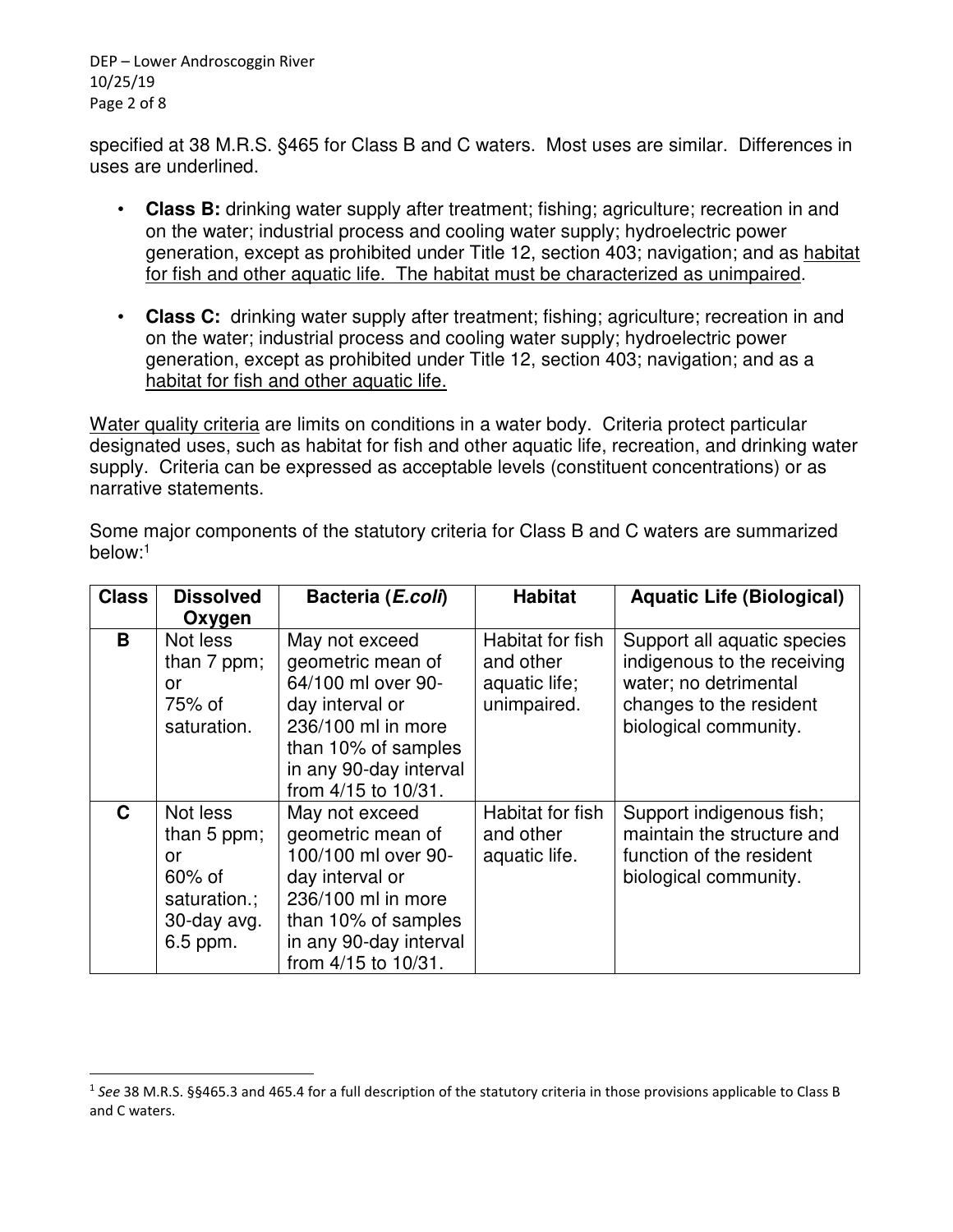DEP – Lower Androscoggin River 10/25/19 Page 3 of 8

For context, as a percentage, Maine's rivers and streams are classified as follows:

| Class | %    |
|-------|------|
| AA    | 6.3  |
| A     | 47.2 |
| B     | 45.4 |
|       |      |

The Class C waters are generally located in areas with a relatively large population and/or industrial base relative to the size of the water body. All of the rivers below the remaining six pulp and paper mills are classified as Class C for at least some portion of the river. These are the St. John, St. Croix, Androscoggin, Kennebec, and Presumpscot.

The state's Antidegradation Policy, 38 M.R.S. §464.4.F, addresses among other things protection of water quality for existing uses, protection of high-quality waters, and Outstanding National Resource Waters.

The following provision found at 38 M.R.S. §464.4.F.4. has been previously discussed in the context of a reclassification of the lower Androscoggin River.

"When the actual quality of any classified water exceeds the minimum standards of the next highest classification, that higher water quality must be maintained and protected. The board shall recommend to the Legislature that that water be reclassified in the next higher classification."

The Department recognizes that under certain conditions, and in certain locations, the lower Androscoggin River meets the criteria for Class B waters. However, the Department's longstanding interpretation of 38 M.R.S. §464.4.F.4. is that it must generally be read in the full context of the water quality laws including the sections of law that establish the conditions under which a discharge may be licensed.<sup>2</sup> The Department's interpretation is where any criterion of water quality (for example, dissolved oxygen) exceeds the minimum standards of the next highest classification under critical water quality conditions, then that higher water quality criterion must be maintained and protected. Critical water quality conditions include, but are not limited to, conditions of low flow, high water temperature, and licensed loading from point source discharges.

This interpretation does not consider a waste water discharge to be an existing use, but it does recognize the legal condition that exists when a waste discharge license is issued. In addition, it recognizes the findings that the Department had to make to issue any waste discharge license, in particular the finding that, "The discharge, either by itself or in combination with other discharges, will not lower the quality of any classified body of water

<sup>&</sup>lt;sup>2</sup> See DEP Antidegradation Waste Discharge Program Guidance, June 13, 2001, prepared in consultation with EPA, the DEP Division of Environmental Assessment, and the Maine Attorney General's Office.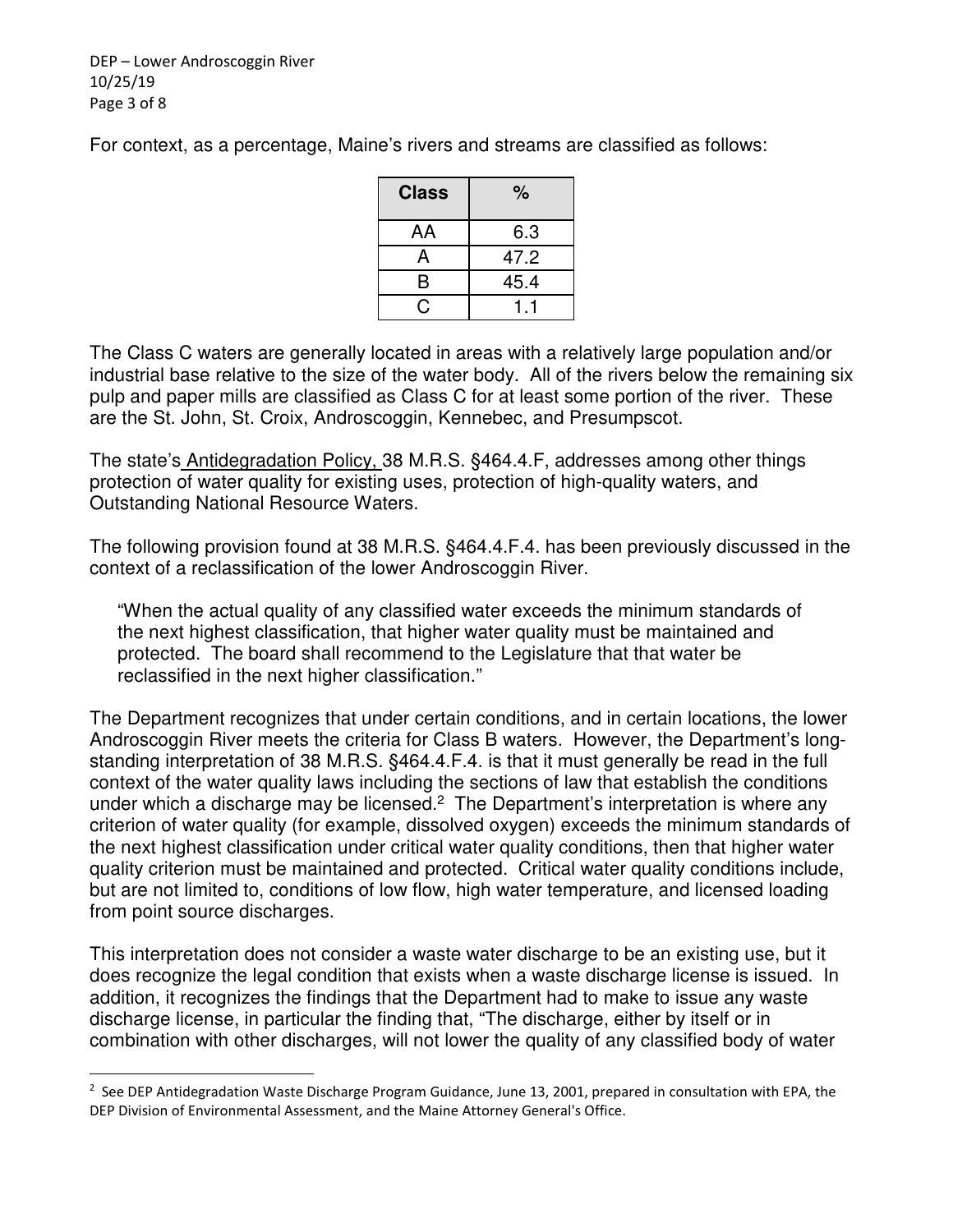DEP – Lower Androscoggin River 10/25/19 Page 4 of 8

below such classification."<sup>3</sup> This finding is based in part on the critical flow condition specified at 38 M.R.S. §464.4.D, "Except as otherwise provided in this paragraph, for the purpose of computing whether a discharge will violate the classification of any river or stream, the assimilative capacity of the river or stream must be computed using the minimum 7-day low flow that can be expected to occur with a frequency of once in 10 years."

Based on the above, the Department's position remains that 38 M.R.S. §464.4.F.4. does not require the Board of Environmental Protection (BEP) "recommend to the Legislature that that water be reclassified in the next higher classification" solely based on monitoring data that is not representative of critical conditions. However, the Legislature is not precluded from enacting a reclassification if it chooses to do so.

### **Permitting Process:**

The Department is authorized by the Environmental Protection Agency (EPA) to implement the waste discharge licensing requirements of the Clean Water Act. The Department also implements the waste discharge licensing requirements established in Maine law at 38 M.R.S. §§411-424-B. and 38 M.R.S. §464.4., and various Department regulations.

As specified at 38 M.R.S. §464.4.A.8., the Department may not issue a waste discharge license for, "Discharges for which the imposition of conditions cannot ensure compliance with applicable water quality requirements of this State or another state". This is an important requirement when a reclassification is being evaluated. Licenses that contain discharge limits that currently ensure attainment of Class C criteria, may not be adequate to ensure Class B criteria are attained under the conditions required by law. If that is the case, the license limits would need to be made more stringent to ensure the new Class B criteria can be attained. In some cases, depending on the specific conditions of the water body, it may not be possible to create a licensed condition that ensures attainment of a higher classification. As explained below, this is the situation with the Androscoggin River.

The important summary of the above is that a reclassification to a higher class creates legally binding licensing requirements that must be met. These are not only goals, they also carry legal requirements. Also, in water bodies that are not attaining their classification, the licensing of any new or increased discharge would be prohibited if the discharge would contribute to the non-attainment. It is highly recommended that the Legislature fully understands any new licensing requirements that will be imposed on any discharge prior to a reclassification decision being made.

## **History of Lower Androscoggin Reclassification Requests:**

• 2009 – During a water reclass review process the Department made recommendations to the BEP to not upgrade the Lower Androscoggin due to lack of data. The Lower Androscoggin was not included in the BEP upgrade recommendations to the Legislature. The Friends of Merrymeeting Bay testified in

<sup>3</sup> 38 M.R.S. §414-A.1.A.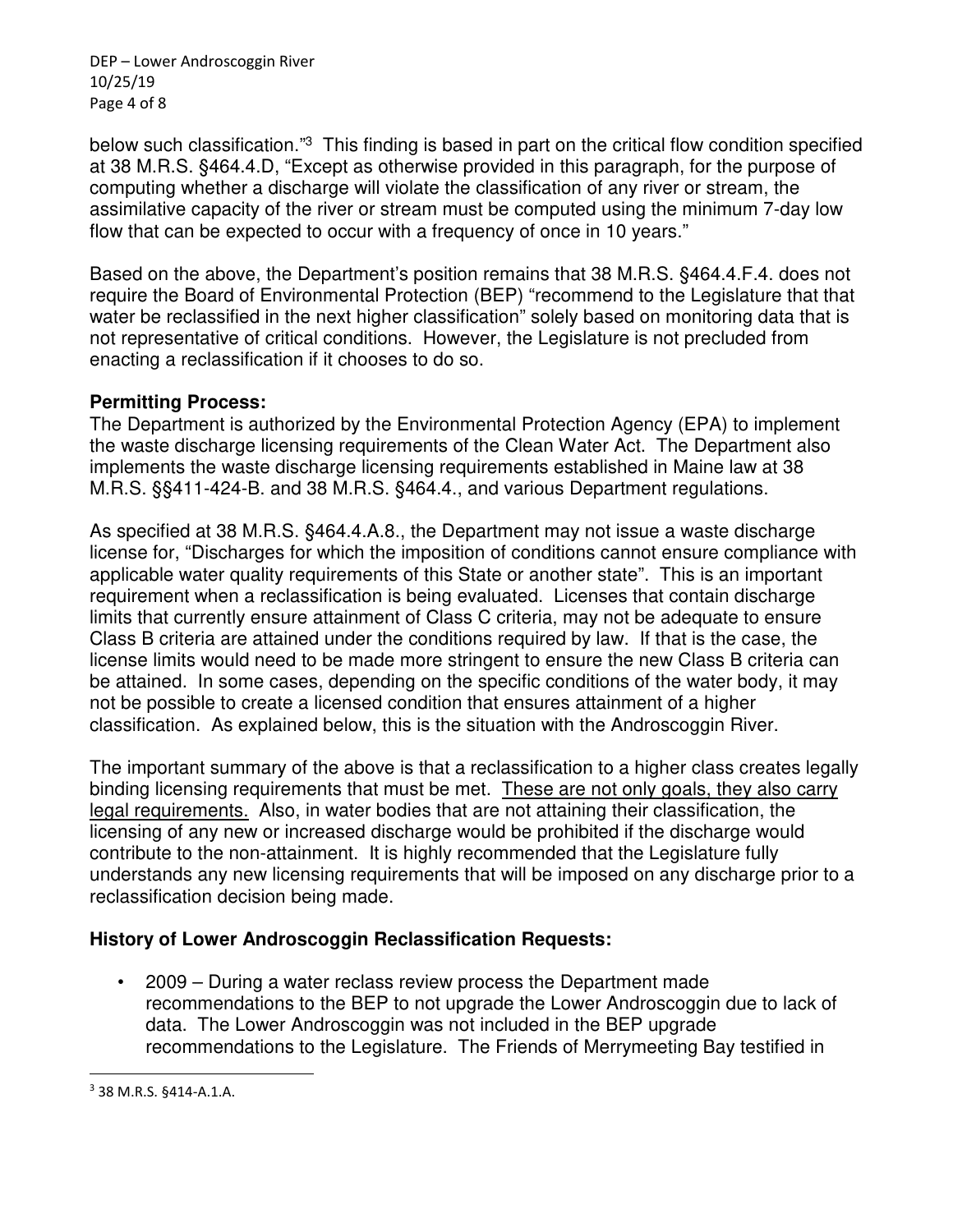favor of the upgrade during a public hearing on the reclassification bill. The Legislature requested the Department conduct necessary studies "to determine if the section of the Androscoggin River from Worumbo Dam in Lisbon Falls to the line formed by the extension of the Bath-Brunswick boundary across Merrymeeting Bay in a northwesterly direction meets, or can reasonably be expected to meet, the criteria for reclassification from Class C to Class B."

- 2010 The Department completed river sampling.
- 2011 The Department completed Lower Androscoggin River Basin Water Quality Study Modeling Report (March 2011). The Report findings did not support reclassification as there was not an identified way to ensure that the more stringent dissolved oxygen standard of 7 mg/L for Class B could be met even with the complete elimination of the wastewater discharges from the Lewiston Auburn Water Pollution Control Authority (LAWPCA) and the Town of Lisbon.<sup>4</sup>
- 2011 L.D. 154, An Act to Change the Classification of the Lower Androscoggin River. The Department testified in opposition to this L.D. based on model results. The bill was placed in Legislative files (DEAD) pursuant to Joint Rule 310.3.
- 2013 L.D. 845, An Act to Change the Classification of the Lower Androscoggin River. The Department testified in opposition to this L.D. based on model results. The ENRC voted ONTP 11-2 and ultimately the bill was not passed.
- 2018 Statewide reclassification proceedings. The Department recommended to the BEP that the lower Androscoggin River not be included with upgrade reclassifications for ten other water bodies. (In addition to the lower Androscoggin, the Department also did not recommend two other water bodes for upgrade). The BEP agreed with this recommendation.

**Department Water Quality Models for the Upper and Lower Androscoggin River:** 

Water quality models are computer models that use inputs of water quality monitoring data, discharge data, and various input parameters to simulate and predict water quality conditions under various scenarios. They are very useful to determine potential attainment status when considering a change in water classification. Models can be used to simulate attainment status of water quality criteria such as dissolved oxygen at critical conditions that are required as part of the waste discharge licensing process. The models used by the Department are developed and supported by EPA.

The Department has developed two water quality models for the Androscoggin River. The upper Androscoggin model was completed in 2005 and was used as the basis for the issuance of renewal waste discharge licenses for discharges in the upper Androscoggin from New Hampshire to Gulf Island Dam, and for the relicensing of the Gulf Island Dam in 2005.

<sup>4</sup> See additional discussion of model findings below under the heading Department Water Quality Models for the Upper and Lower Androscoggin River.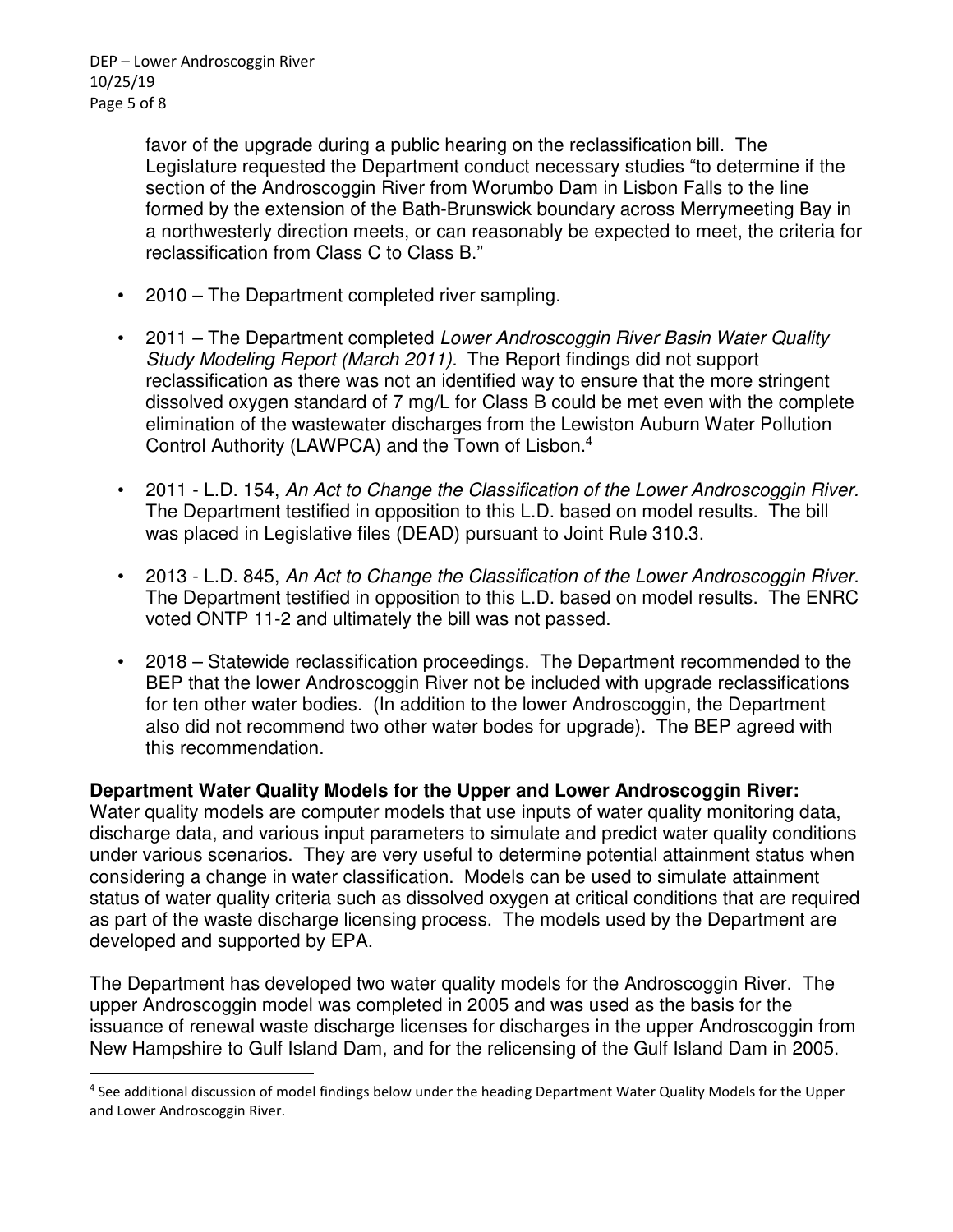DEP – Lower Androscoggin River 10/25/19 Page 6 of 8

The lower Androscoggin model was developed in 2011 as noted above.

#### Upper Androscoggin Model

The upper Androscoggin is Class C from the confluence with the Ellis River at Rumford Point to the Gulf Island Dam. One of the primary issues with the 2005 relicensing process was the non-attainment of the dissolved oxygen criterion in the lower portions of the impoundment (Gulf Island Pond) created by Gulf Island Dam and non-attainment with the designated use of "recreation in and on the water" due to periodic algal blooms within the pond. This licensing process was the most technical and legally complex waste discharge licensing process the Department has ever undertaken. In the end, renewal permits were issued to the pulp and paper mills in Jay and Rumford and the municipal wastewater facility in Livermore Falls, and a water quality certification was issued for Gulf Island Dam that included various water quality-based limits and operating conditions that would allow Class C criteria to be met.

An important aspect of this process was the finding that the Class C dissolved oxygen standard could not be attained without the use of an instream oxygenation system. This system is in the upper reaches of Gulf Island Pond (at upper and lower narrows) and injects oxygen into the water column from June 1 – September 30. This type of "in stream" treatment system is extremely rare. There are no other systems like it in Maine and very few others in the country. Under federal and state regulations, it can only be used to meet water quality based limits if, among other things, the technology-based treatment requirements are not sufficient to achieve the standards, and the alternative selected has been demonstrated to be a preferred environmental and economic alternative to achieve the standard after consideration of alternatives such as advanced treatment, recycle and reuse, land disposal, changes in operating modes and other available methods.

The findings of this model are explained in the Department reports: Androscoggin River Total Maximum Daily Load – Final (May 2005) and Addendum to the Androscoggin River 2005 Total Maximum Daily Load (May 2010).

An important finding of the 2005 TMDL and the 2010 addendum that is relevant to the discussion of upgrading the lower Androscoggin is that that even with all point sources at zero discharge, and various oxygen injection configurations, there would be non-attainment, and marginal attainment, of the Class B standard of 7 mg/L of dissolved oxygen from river mile 44 (approximately one miles below Twin Bridges) to river mile 27 (Gulf Island Dam).

This point is very important to any discussion of upgrading the lower Androscoggin because the water that flows from Gulf Island Pond into the lower Androscoggin contributes 97% of the boundary condition flow for any modeling of the lower Androscoggin. In summary, there is no feasible approach to create a condition in Gulf Island Pond where Class B criteria for dissolved oxygen (7 mg/L) could be attained under critical conditions.

## Lower Androscoggin Model

Important findings of the lower Androscoggin model that indicate there is no feasible approach to ensure attainment of proposed Class B dissolved oxygen criteria include: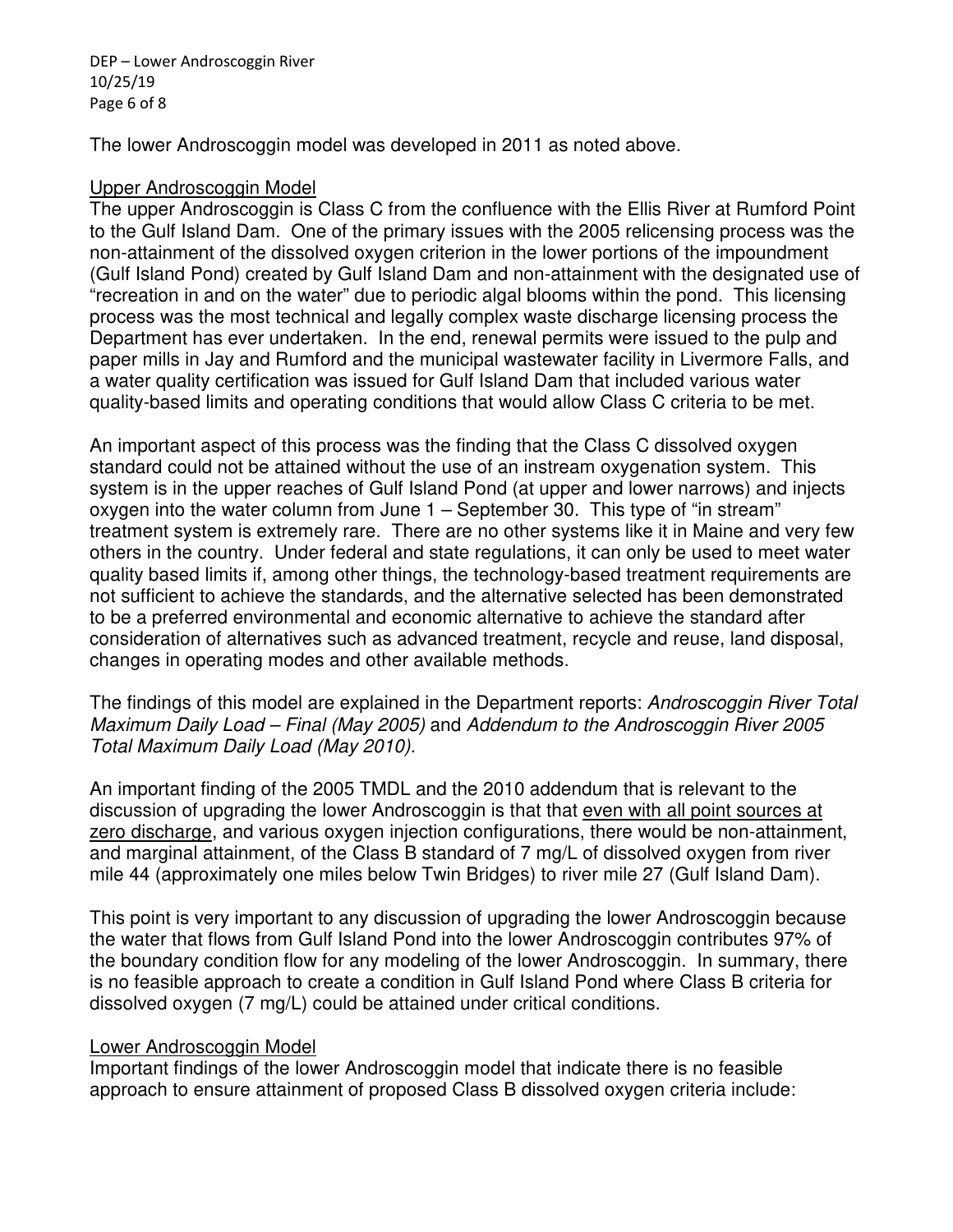DEP – Lower Androscoggin River 10/25/19 Page 7 of 8

Within the lower section of the river, during critical low flow conditions, 97% of the flow is from the main stem of the river, 2.5% is from the Little Androscoggin River, 0.4% is from the Sabattus River, and 0.1% is from the Little River.

The increased depth, volume, and decreased velocity in the impoundments diminish the reaeration rate and depress the overall dissolved oxygen concentration. These impoundments also create slow moving segments that accumulate organic sediment, which also decreases the dissolved oxygen concentration.

During critical water quality conditions of low river flow, high water temperature, and maximum licensed discharge from the Publicly Owned Treatment Works, the model predicts dissolved oxygen concentrations will be below the Class B criterion of 7.0 mg/L in eight of the twelve river segments from the confluence with the Little Androscoggin River in Auburn to the Brunswick-Topsham Dam. Predicted dissolved oxygen concentrations were below the Class B criterion of 7.0 mg/L for all segments from the Worumbo Dam to the Brunswick-Topsham Dam. This model run was based on the least conservative measured dissolved oxygen boundary condition of 7.69 mg/L. When using a modeled dissolved oxygen boundary condition of 7.0 mg/L all twelve segments indicate non-attainment. When using the most appropriate boundary condition of 5.0 mg/L that reflects the current Class C dissolved oxygen criteria of the upper Androscoggin and the Little Androscoggin River that comprise the boundary condition, all twelve segments indicate non-attainment, with five of the segments more than 0.5 mg/L below the Class B criteria. Non-attainment is primarily driven by periphyton respiration during non-daylight hours. (Periphyton are algae that grow attached to submerged objects such as logs, rocks, plants and debris.)

The river sampling showed a nutrient loading from sources upstream of the study area. A separate model run was performed to assess the effect of these upstream sources relative to the point source discharges within the study area. After completely removing the discharges from the Lewiston-Auburn Water Pollution Control Authority and the Lisbon Wastewater Treatment Facility, the water quality model predicted dissolved oxygen concentrations would still be below the Class B criterion of 7.0 mg/L in two of the twelve fresh water river segments based on the least conservative measured dissolved oxygen boundary condition of 7.69 mg/L.

While the sampling data showed nutrient loading from sources upstream of the study area, these loads are not considered excessive. Nineteen of the 21 phosphorus samples taken during the 2010 sampling period indicate phosphorus levels below the numeric ambient criteria for Class B waters the Department is considering for rulemaking. The diurnal swings in dissolved oxygen of approximately 1 mg/L driven by periphyton respiration during nondaylight hours are also not considered excessive.

#### **Summary:**

In summary, the existing models provide sufficient information to support the Department's previous assessment that there is no feasible approach to ensure attainment of Class B